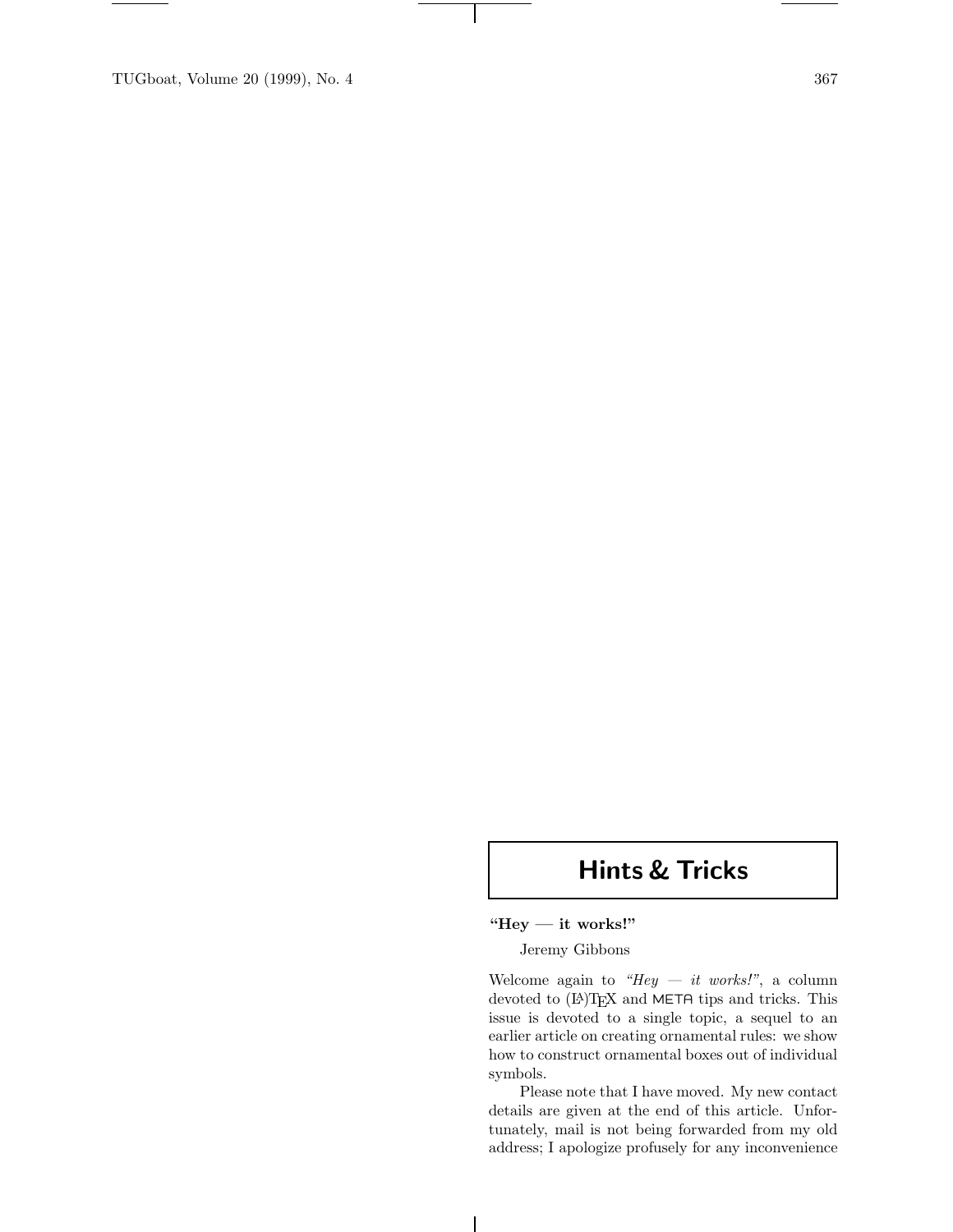that this may have caused. This column is being archived at http://users.comlab.ox.ac.uk/ jeremy.gibbons/hiw/.

### **Ornamental boxes**

In this column in *TUGboat* 19:4, Christina Thiele showed how to produce ornamental rules constructed from ordinary characters:

∗∗∗∗∗∗∗∗∗∗∗∗∗∗

It is also fun to generate ornamental *boxes* out of ordinary characters:

| *********************<br>* shake the yoke of<br>* inauspicious stars<br>********************* |  |
|-----------------------------------------------------------------------------------------------|--|
|                                                                                               |  |

This article shows how. We start off with a simple macro, and elaborate on it in stages.

### **First attempt: a single symbol**

Our first attempt constructs an ornamental box out of copies of a single symbol, as in the example above. The macro \boxitA takes two arguments: the contents to be boxed, and the symbol (in fact, any horizontal material) that will be used to surround it. The first step is shift these two boxes vertically, if necessary, so that they have zero depth.

```
\def\boxitA#1#2{{%
  \setbox0=\hbox{#1}% the box contents
  \setbox0=\hbox{\raise\dp0\box0}%
 \setbox1=\hbox{#2}% the ornament
 \setbox1=\hbox{\raise\dp1\box1}%
```
Unfortunately, Christina's elegant use of leaders doesn't work as well for boxes as it does for rules; we have to achieve the same effects manually. We compute precisely how many instances of the symbol are required, horizontally and vertically, to exceed the dimensions of the contents; call these two numbers *m* and *n*. Each number is the size of the contents divided by the size of the symbol, rounded up to the nearest integer; we round upwards by first adding the size of the ornament less one.

```
\count0=\wd0 \advance\count0 by \wd1
\advance\count0 by -1 \divide\count0 by \wd1
\count1=\ht0 \advance\count1 by \ht1
\advance\count1 by -1 \divide\count1 by \ht1
```
The dimensions of the contents may not be exact multiples of the size of the symbol, so we wrap the contents in the smallest enclosing box with such dimensions:

```
\setbox0=\hbox to \count0\wd1{%
 \hfil\vbox to\count1\ht1{%
    \vfil\box0\vfil}\hfil}%
```
Finally, we construct the ornamental box, with  $m+2$ instances of the symbol at the top and bottom, and  $n + 2$  instances at the left and right:

```
\hbox{\vbox{\offinterlineskip
    \hbox{\copy1%
          \duplicate{\count0}{\copy1}%
          \copy1}
    \hbox{\vbox{\duplicate{\count1}{\copy1}}%
          \copy0%
          \vbox{\duplicate{\count1}{\copy1}}}
    \hbox{\copy1%
          \duplicate{\count0}{\copy1}%
          \copy1}
 }}%
}}
```
Here, the macro \duplicate generates a given number (its first argument) of copies of a given text (its second argument):

```
\def\duplicate#1#2{{% #1 copies of #2
 \count2=#1%
 \loop
   #2%
    \advance\count2 by -1
 \ifnum \count2>0 \repeat}}
```
For example, the box at the start of this article was generated by the code

```
\boxitA{\begin{tabular}{c}
          shake the yoke of \\
          inauspicious stars
        \end{tabular}}
       {$\ast$}
```
#### **Second attempt: multiple symbols**

The first attempt gave the general idea; however, it would be nice to be able to use different symbols for the four edges and the four corners. In this second attempt, we provide such a facility. However, for simplicity we assume that all eight symbols are the same size. For example:

|  |  |  | 1 1 1 1 1 1 1    |  | $\perp$ . |
|--|--|--|------------------|--|-----------|
|  |  |  | bring me my      |  |           |
|  |  |  | arrows of desire |  |           |
|  |  |  |                  |  |           |
|  |  |  | T T T T T T      |  |           |

As before, we start by making the contents and all eight of the symbols sit on the baseline:

```
\def\boxitB#1#2#3#4#5#6#7#8#9{{%
 % contents TL T TR L R BL B BR
 \setbox0=\hbox{#1}% the box contents
 \setbox0=\hbox{\raise\dp0\box0}%
 \setbox1=\hbox{#2}% #2 to #9 the ornaments
 \setbox1=\hbox{\raise\dp1\box1}%
 \setbox2=\hbox{#3}%
 \setbox2=\hbox{\raise\dp2\box2}%
 \setbox3=\hbox{#4}%
 \setbox3=\hbox{\raise\dp3\box3}%
 \setbox4=\hbox{#5}%
 \setbox4=\hbox{\raise\dp4\box4}%
 \setbox5=\hbox{#6}%
 \setbox5=\hbox{\raise\dp5\box5}%
 \setbox6=\hbox{#7}%
```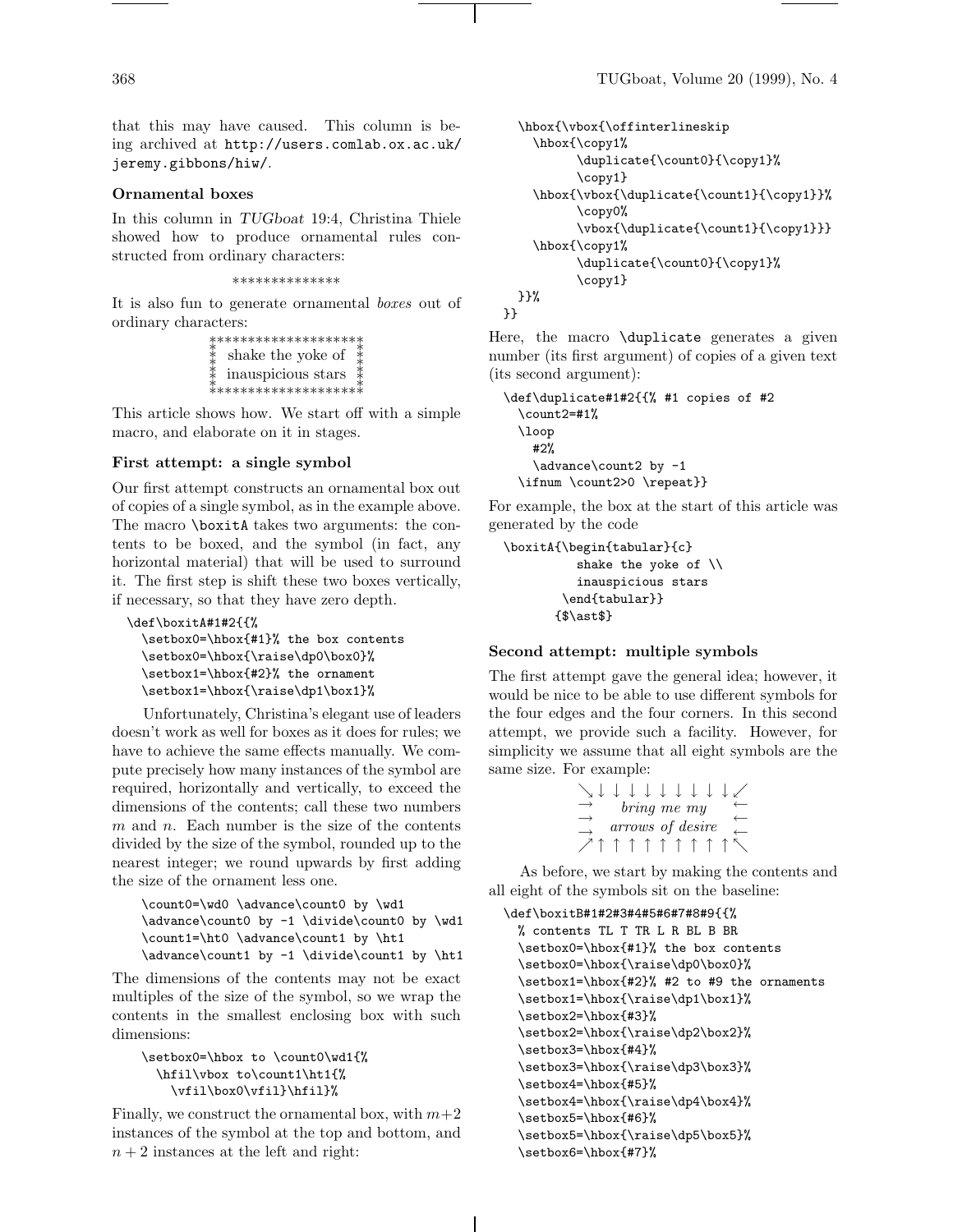TUGboat, Volume 20 (1999), No. 4 369

```
\setbox6=\hbox{\raise\dp6\box6}%
\setbox7=\hbox{#8}%
\setbox7=\hbox{\raise\dp7\box7}%
\setbox8=\hbox{#9}%
\setbox8=\hbox{\raise\dp8\box8}%
```
(It would be nice to do this with a loop, but unfortunately you cannot use a counter to access a macro parameter.) Then we compute the number of symbols required, horizontally and vertically, and pad the contents accordingly:

```
\count0 = \wd0 \advance\count0 by \wd1
\advance\count0 by -1 \divide\count0 by \wd1
\count1 = \ht0 \advance\count1 by \ht1
\advance\count1 by -1 \divide\count1 by \ht1
\setbox0=\hbox to \count0\wd1{%
  \hfil\vbox to\count1\ht1{%
    \vfil\box0\vfil}\hfil}%
```
Finally, we construct the ornamental box, taking care to use the correct symbol for each position:

```
\hbox{\vbox{\offinterlineskip
    \hbox{\copy1%
          \duplicate{\count0}{\copy2}%
          \copy3}
    \hbox{\vbox{\duplicate{\count1}{\copy4}}%
          \copy0%
          \vbox{\duplicate{\count1}{\copy5}}}
    \hbox{\copy6%
          \duplicate{\count0}{\copy7}%
          \copy8}
  }}%
}}
```
In order to use this macro, we need a means of making all eight symbols the same size. The macro \resizeW solves this problem: it yields its first argument, but centred in the width of its second argument. (Fortunately, all eight arrows are the same height, so no vertical adjustment is necessary.)

```
\def\resizeW#1#2{{% #1, but to width of #2
    \setbox0=\hbox{#2}%
  \rlap{\hbox to \wd0{\hfil#1\hfil}}%
  \phantom{\box0}%
}}
```
Then the box constructed out of eight arrows can be generated by

```
\boxitB{\itshape
       \begin{tabular}{c}
         bring me my \\
         arrows of desire
       \end{tabular}}%
 {\resizeW{$\searrow$} {$\searrow$}}
 {\resizeW{$\downarrow$} {$\searrow$}}
 {\resizeW{$\swarrow$} {$\searrow$}}
 {\resizeW{$\rightarrow$}{$\searrow$}}
 {\resizeW{$\leftarrow$} {$\searrow$}}
 {\resizeW{$\nearrow$} {$\searrow$}}
```
{\resizeW{\$\uparrow\$} {\$\searrow\$}} {\resizeW{\$\nwarrow\$} {\$\searrow\$}}

#### **Third attempt: different shapes**

A little reflection suggests that there is no need for all eight ornaments to be the same size; all that is required is for those symbols that will be aligned together to have matching sizes in the appropriate dimension. Thus, if we call the four edge symbols T, B, L and R, and the four corner symbols TL, TR, BL and BR, then:

- TL, L, BL should have the same width;
- T, B should have the same width;
- TR, R, BR should have the same width;
- TL, T, TR should have the same height;
- L, R should have the same height;
- BL, B, BR should have the same height.

The only change required to the macro is to make sure the appropriate symbols are used when it comes to computing the number of symbols required:

```
\def\boxitC#1#2#3#4#5#6#7#8#9{{%
 % contents TL T TR L R BL B BR
 \setbox0=\hbox{#1}% the box contents
 ...
 \count0 = \wd0 \advance\count0 by \wd2
 \advance\count0 by -1 \divide\count0 by \wd2
 \count1 = \ht0 \advance\count1 by \ht4\advance\count1 by -1 \divide\count1 by \ht4
 \setbox0=\hbox to \count0\wd2{%
    \hfil\vbox to\count1\ht4{%
     \vfil\box0\vfil}\hfil}%
 ...
```

```
}}
```
Now it is possible to dispense with the resizing; we can write simply

```
\boxitC{\itshape
```

```
\begin{tabular}{c}
        bring me my \\
        arrows of desire
      \end{tabular}}%
{$\searrow$}{$\downarrow$}{$\swarrow$}
{$\rightarrow$}{$\leftarrow$}{$\nearrow$}
{$\uparrow$}{$\nwarrow$}
```
to generate

```
\rightarrow<u>→</u>↓↓↓↓↓↓↓↓↓↓↓↓↓↓↓↓↓↓↓<u>↓</u><br>
arrows of desire<br>
→→<br>
→↑↑↑↑↑↑↑↑↑↑↑↑↑↑↑↑↑↑↑
                                     arrows of desire
\begin{array}{ll}\n\hline\n\implies\n\hline\n\end{array}\n\quad \text{bring} \begin{array}{ll}\n\hline\n\text{Tr} \\
\hline\n\end{array}\n\quad \text{array} \sigma\text{f} \begin{array}{ll}\n\hline\n\end{array}\n\text{F} \begin{array}{ll}\n\hline\n\end{array}\n\end{array}\n\quad\n\begin{array}{ll}\n\hline\n\end{array}\n\end{array}\n\quad\n\begin{array}{ll}\n\hline\n\end{array}\n\quad\n\begin{array}{ll}\n\hline\n\end{array}\n\text{Tr} \\
\begin{array}{ll}\n\hline\n\end{array}\n\text{Tr
```
## **Knotwork**

Sadly, there is a shortage of good symbols for creating such ornaments; not many typographic elements come in eight different orientations! However, there is nothing to stop you designing your own symbols: